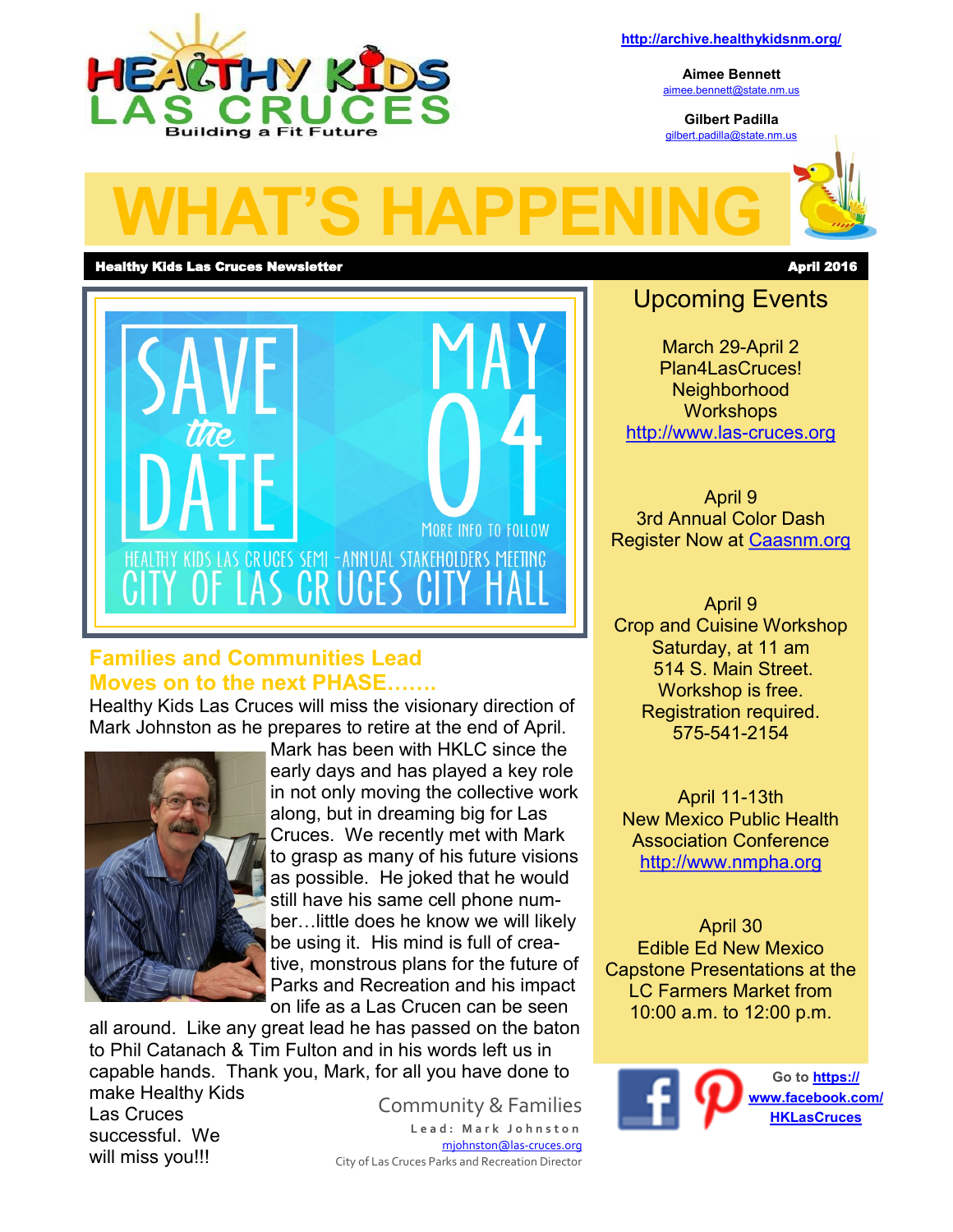# **PLAN 4 Las Cruces Neighborhood Workshops**

The City will be hosting several Neighborhood Workshops from **Tuesday, March 29th through Saturday, April 2nd** . At each event, Dan Burden, nationally recognized expert on the built environment, will lead a conversation on building healthy communities, followed by a "walk audit" of the surrounding area. **Please wear comfortable shoes**. Community members will have the opportunity to plan their neighborhoods to be more livable for all users, ages, and abilities. *Refreshments will be provided. Kids are welcome. Spanish interpreter provided (¡Hablamos español!).*

This series of **FREE** events is open to all, and for your convenience these Neighborhood Workshops are being offered at various locations and times throughout the week, closing with a Saturday community wide *Community Visioning Fiesta!* 

Community & Regional Planning **L e a d : A n d y H u m e** [ahume@las](mailto:ahume@las-cruces.org)-cruces.org For more information about the event please contact Srijana Basnyat, Senior Planner, at [sbasnyat@las](mailto:sbasnyat@las-cruces.org)-cruces.org or 575-528-3079.

Downtown Coordinator, Las Cruces Community Development

## **Edible Education New Mexico Capstone Presentations-April 30th, 2016**

Farmers' and Crafts Market of Las Cruces in "La Placita" from 10:00 AM-12:00PM Teachers from North Valley Elementary, Vado Elementary, La Union Elementary, Sunrise Elementary, Sunland Park Elementary, East Picacho Elementary, and Mayfield Highschool participating in La Semilla Food Center's Edible Education Professional Development series will be presenting on their school's experience in their first year of Edible Education.

In addition to presentations the public is invited to help our Edible Education Program in Planting the Adopt-a-Pot planters in Downtown Las Cruces with fresh flowers, herbs, and vegetables for the Spring season. There will also be a Farmers' Market Scavenger



Food System **L e a d : A a r o n S h a r r a t t [a a r o n @ l a s e m i l l a f o o d c e n t e r . o r g](mailto:aaron@lasemillafoodcenter.org)** Director of Development & Administration Hunt, a raffle, and a cooking demo and tasting of a healthy, fresh recipe!

# **Health Department Releases Yearly Childhood Obesity Update**

Numbers released today by the New Mexico Department of Health show childhood obesity has decreased over the past five years in both kindergartners and third graders. Between 2010 and 2015, there was a 16 percent reduction in childhood obesity among third graders, and a ten percent reduction in kindergarteners.

The New Mexico Department of Health releases its annual New Mexico Childhood Obesity Update each year in March to coincide with National Nutrition Month. There was a slight, but statistically insignificant increase in obesity among kindergarteners and third graders between 2014 and 2015. In 2015, 11.8 percent of kindergarteners were obese, compared to 11.6 percent in 2014. Among third graders, 18.9 percent were obese in 2015, compared to 18.1 percent the year before.

*"Based on data this year, we may be seeing childhood obesity rates in New Mexico beginning to level off,"* said Deputy Secretary of Health Lynn Gallagher. *"We are proud of* 









.<br>New Mexico Childhood Obesity Update: 2015



*the progress our Healthy Kids Healthy Communities and partners throughout New Mexico have made to increase opportunities for healthy eating and physical activity."* **Kadavidas** While New Mexico is making progress in the fight against childhood obesity, more

than one in three third grade and one in four kindergarten students is overweight or obese. There is also a significant upward shift in obesity prevalence between kindergarten and third grade.

In 2010, the Department of Health established a statewide childhood obesity surveillance system, and it has been collecting and reporting childhood obesity prevalence data each year. It uses Body Mass Index (BMI) and a standardized measurement protocol to monitor childhood obesity over time. In 2015, more than 8,100 kindergarten and third grade students were measured in randomly-selected elementary schools throughout the state.

In addition to surveillance, the Department's Healthy Kids, Healthy Communities (HKHC) program is committed to helping increase opportunities for healthy eating and physical activity. HKHC builds collaborative state and local partnerships to expand opportunities for and exposure to healthy eating and physical activity for children and low-income adults where they live, learn, play, eat, work and shop. Because healthy eating and physical activity are the two major lifestyle choices that can help prevent obesity, HKHC focuses exclusively on policy, systems, and environmental changes to support these behaviors in a multi-sector community coalition-driven approach.

You can get the full Department of Health report here.

Education Setting **L e a d : B a r b a r a B e r g e r** b b e r q e r @ l c p s . n e t LCPS Health & Nutrition Specialist